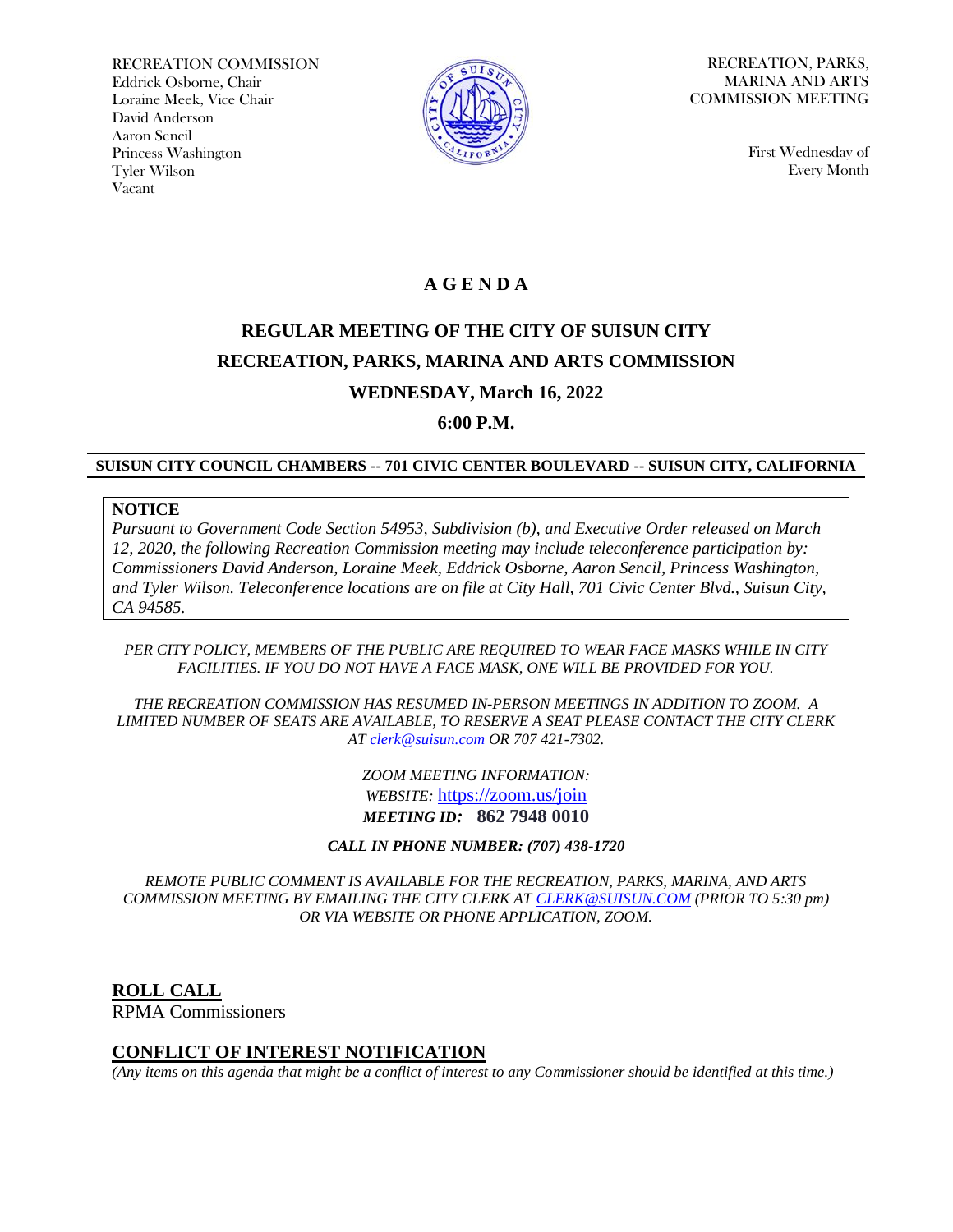#### **REPORTS: (Informational items only.)**

1) Department Director/ Staff

#### **PRESENTATIONS/APPOINTMENTS**

*(Presentations, Awards, Proclamations, Appointments)*

2) Summer Concert Music Sub-Committee (2 members)

#### **CONSENT CALENDAR**

*Consent calendar items requiring little or no discussion may be acted upon with one motion.*

3) Approval of the Minutes of the Regular Meeting of the Recreation, Parks, Marina, and Arts Commission held on February 16, 2022

### **PUBLIC COMMENTS**

*(Request by citizens to discuss any matter under our jurisdiction other than an item posted on this agenda per California Government Code §54954.3. Comments are limited to no more than 5 minutes unless allowable by the Chair. Speaker cards are available on the table near the entry of the meeting room and should be given to the Clerk. By law, no prolonged discussion or action may be taken on any item raised during the public comment period, although informational answers to questions may be given and matters may be referred for placement on a future agenda.)*

#### **GENERAL BUSINESS**

- 4) Selection of Recreation, Parks, Marina, and Arts Commission Chair term expiring January 2024
- 5) Selection of Recreation, Parks, Marina, and Arts Commission Vice-Chair term expiring January 2024
- 6) Recommendation to enter into Contract with Melton Design Group for design and project coordination of the Prosperity Garden Park Project

#### **REPORTS: (Informational items only.)**

7) Various Reports

- a. Budget Ad Hoc
- b. Parks and Facilities Master Plan Ad Hoc
- c. Art Ad Hoc
- d. Community Garden Ad Hoc
- e. Park Inspection Reports
- f. Director's Executive Summary
- g. Commissioner's Report
- h. Chair Report

#### **ADJOURNMENT**

A complete packet of information containing staff reports and exhibits related to each item for the open session of this meeting, and provided to the City Council/Commissions, are available for public review at least 72 hours prior to a Council /Agency/Authority/Commission Meeting at Suisun City Hall 701 Civic Center Blvd., Suisun City. Agenda related writings or documents provided to a majority of the Council/Board/Commissioners less than 72 hours prior to a Council/Agency/Authority/Commission meeting related to an agenda item for the open session of this meeting will be made